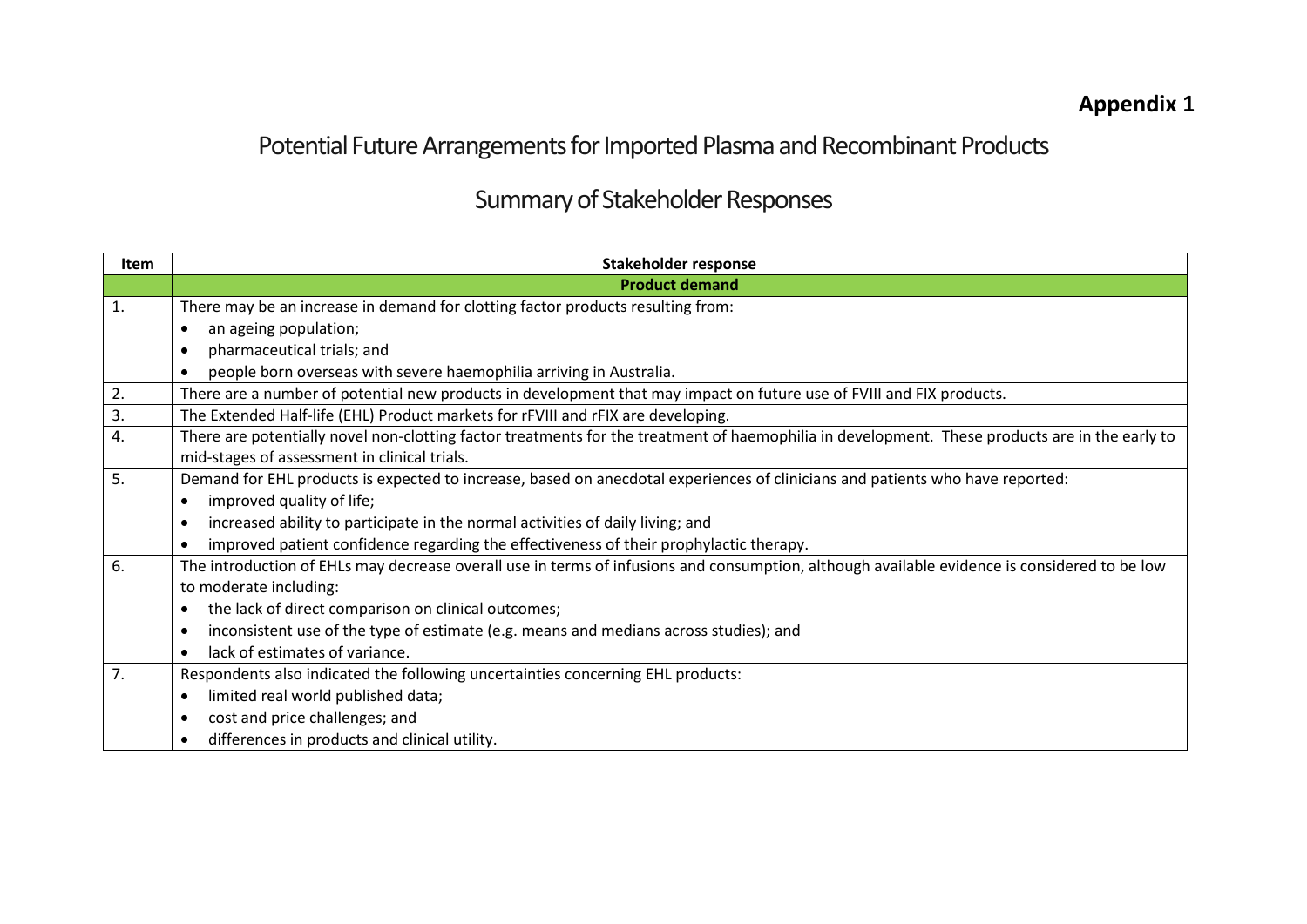|     | <b>Product range and choice</b>                                                                                                                    |
|-----|----------------------------------------------------------------------------------------------------------------------------------------------------|
| 8.  | Product choice is important of offer best practice clinical practice given:                                                                        |
|     | the risk of inhibitor development; and<br>$\bullet$                                                                                                |
|     | patient tolerance to some products.                                                                                                                |
| 9.  | Importance of having a range of Products if there are substantial differences in effectiveness, safety and reliability of supply.                  |
| 10. | Clinical professional and representative groups, patients and careers consider the inclusion of EHLs is priority in terms of patient benefits and  |
|     | potential reduction in health care costs.                                                                                                          |
| 11. | Supplying products with administrative devices that are suitable for use by all patients including patients with patients with variable degrees of |
|     | dexterity is seen as very important.                                                                                                               |
| 12. | The range of vial sizes currently available is considered adequate and should be continued to minimise product wastage, especially in treating     |
|     | paediatric patients.                                                                                                                               |
|     | <b>Change in product brands</b>                                                                                                                    |
| 13. | The transition of patients from one product to another, involves a significant amount of clinician time to:                                        |
|     | manage patient reviews and concerns;<br>٠                                                                                                          |
|     | update hospital protocols and education material; and<br>$\bullet$                                                                                 |
|     | inventory management issues.                                                                                                                       |
|     | Education on new administration devices is also time consuming.                                                                                    |
| 14. | Appropriate planning and communication is required when changing products for health care professionals and patients                               |
| 15. | Patients are extremely reluctant to change brands once they have found one that suits their needs. There is a high level of psychological stress   |
|     | and anxiety that comes with changing products.                                                                                                     |
| 16. | It is important for Suppliers to be prepared and have support materials and resources available prior the transition.                              |
| 17. | There is administration issues experienced when changing patients on home delivery.                                                                |
| 18. | A longer transition period for future transition processes would be beneficial.                                                                    |
|     | <b>Ordering and delivery of products</b>                                                                                                           |
| 19. | Ordering arrangements vary between jurisdictions and centres.                                                                                      |
| 20. | Current ordering and delivery arrangements are considered to be adequate.                                                                          |
| 21. | Clinicians and patients strongly support home delivery of products.                                                                                |
| 22. | Consideration should be given to a review home delivery of product to patients with a view to:                                                     |
|     | improving this service; and                                                                                                                        |
|     | reducing the cost of the service.                                                                                                                  |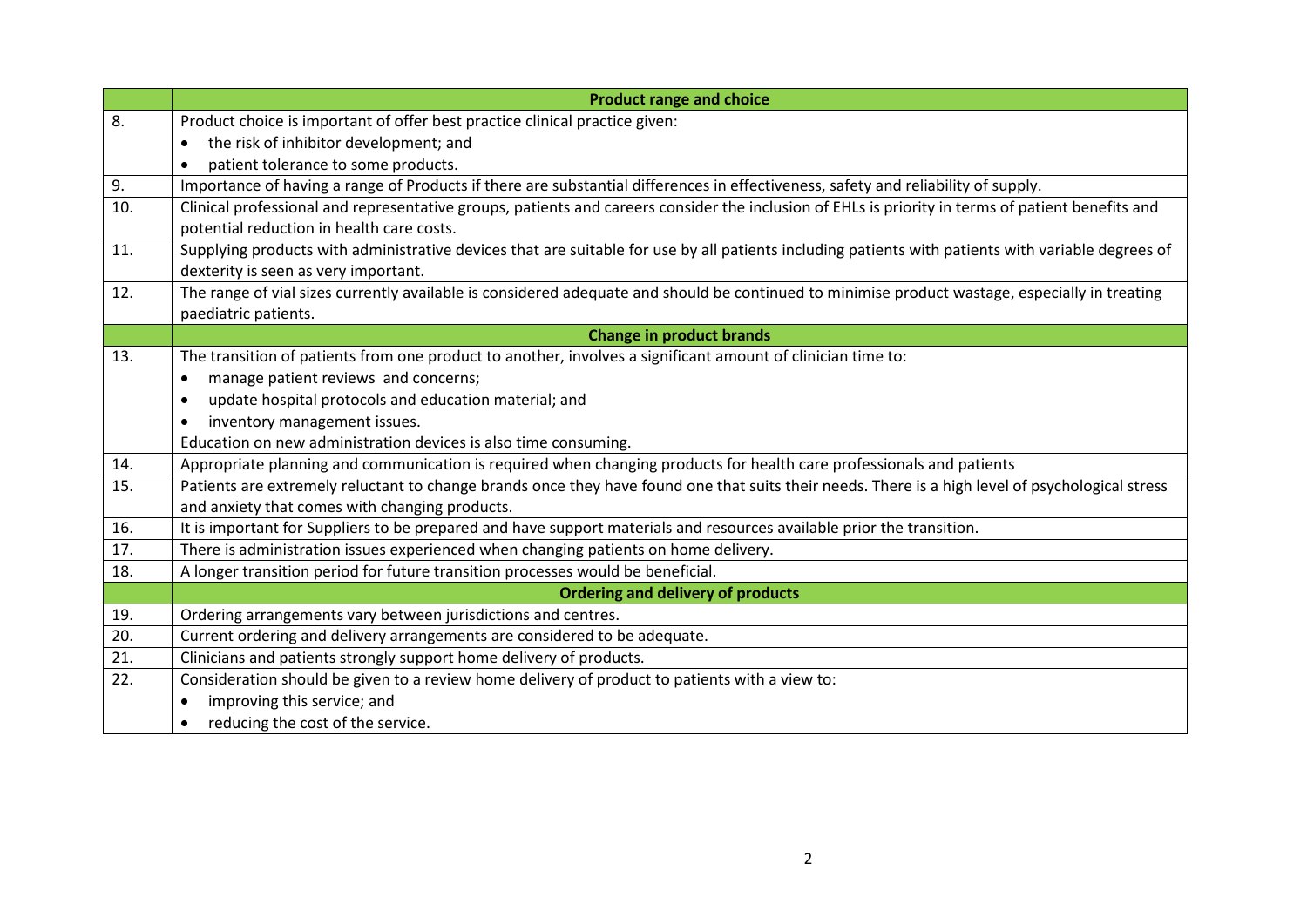|     | <b>Product supply</b>                                                                                                                   |
|-----|-----------------------------------------------------------------------------------------------------------------------------------------|
| 23. | Education and training resources should be available from suppliers in both print and electronic formats.                               |
| 24. | Education and training materials must be available prior the commencement of any transition process. Material should be consistent with |
|     | national treatment guidelines rather than developed for other global distribution.                                                      |
| 25. | A range of relevant and appropriate support material should be available for products during the term of product supply.                |
| 28. | The feedback facility to product suppliers is not well known within the clinical community.                                             |
| 29. | Patients should be involved with the evaluation of product administration sets for future product procurements.                         |
|     | <b>New Products</b>                                                                                                                     |
| 30. | There is an strong awareness of a number of new product variants including:                                                             |
|     | Standard Half Life (SHL) and EHL factor concentrates;<br>$\bullet$                                                                      |
|     | bypassing therapies to treat patients with inhibitors;                                                                                  |
|     | other coagulation products; and                                                                                                         |
|     | Gene therapy products.<br>$\bullet$                                                                                                     |
| 31. | The EHL Product markets for rFVIII and rFIX are developing.                                                                             |
| 32. | EHL should be considered by governments and a matter of urgency and made available to patients.                                         |
| 33. | The benefits associated with EHL products include:                                                                                      |
|     | fewer infusions;<br>$\bullet$                                                                                                           |
|     | reduced severe bleeds;<br>$\bullet$                                                                                                     |
|     | better joint health;                                                                                                                    |
|     | reduction in surgeries;                                                                                                                 |
|     | reduced hepatisation;                                                                                                                   |
|     | less damage to veins;                                                                                                                   |
|     | less interruption to work/school;                                                                                                       |
|     | greater physical wellbeing;                                                                                                             |
|     | increased trough levels; and                                                                                                            |
|     | improved quality of life.                                                                                                               |